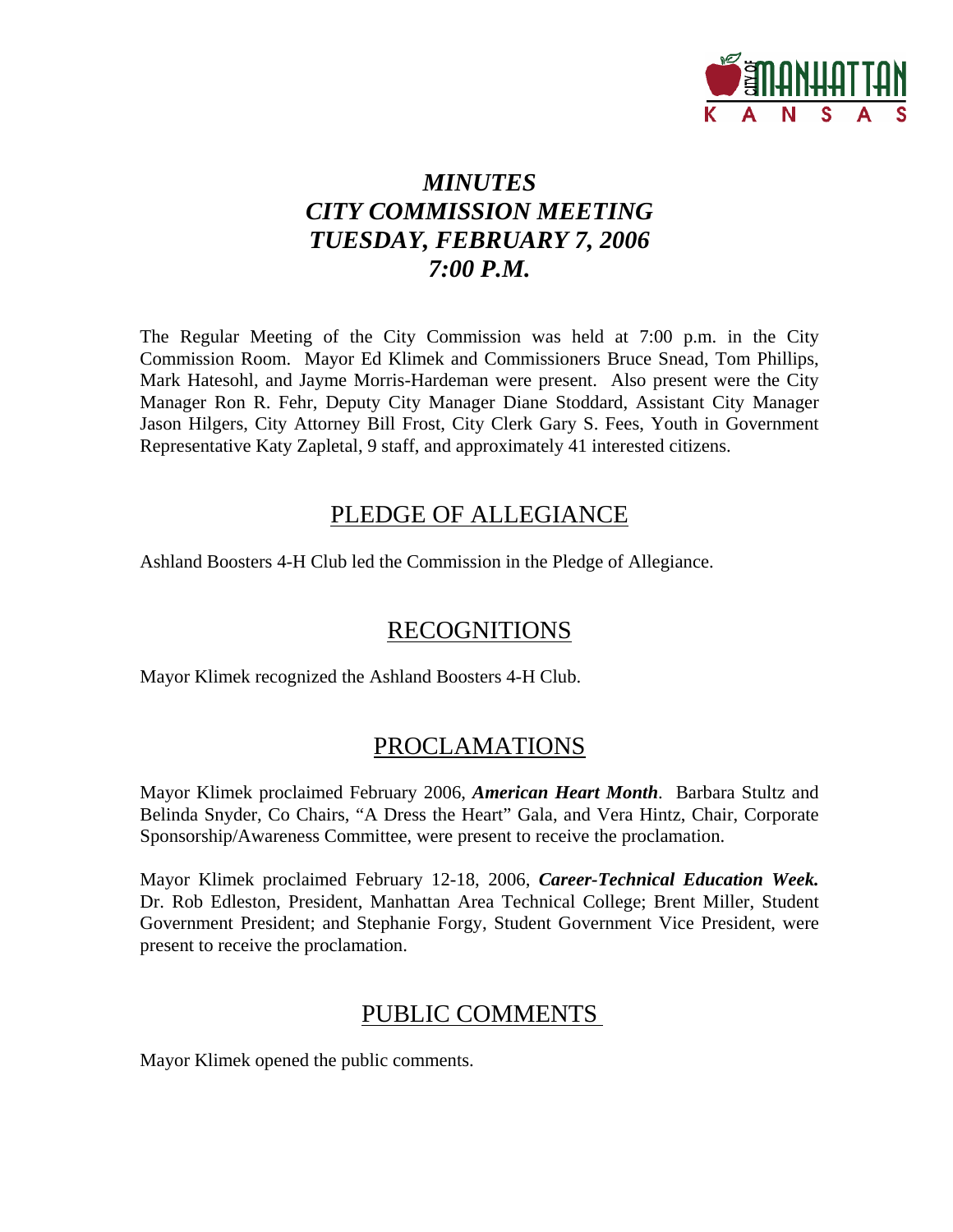## PUBLIC COMMENTS *(CONTINUED)*

Christopher Renner, 508 Valley Drive, voiced concern to the Commission regarding the appointments to City boards and committees. He stated the diversity that makes up our community is woefully lacking with the City boards and committees, and as a result, the city has a very narrow view of what can and can not be done to make our city better. He requested that the appointments on tonight's consent agenda be tabled until a thorough review can be conducted to determine diversity of candidates.

Marolyn Caldwell, 325 Fordham Road, informed the Commission that democracy is in action and requested that she would like to see the community better reflected in the makeup of the boards.

Brad Scoville, 5500 Turkey Foot Lane, supported Mr. Renner's comments and informed the Commission that he has friends that have to live underground in fear of discrimination. He said that it's time for Manhattan to get out of the dark ages and protect everyone's rights so everyone can be treated equally.

Steven Maul, 325 Fordham Road, asked for a fair and open discussion to occur on the board's decision on the status of gay and lesbian rights.

Lucas Maddy and Katie Maddy, Kansas State University students running for Student Body President and Vice President, asked the Commission to consider having the Kansas State University Student Body President hold a permanent, non voting seat on the City Commission. He said it would benefit the Commission to have a voice from the Wildcats and to have a perspective from the students.

Hearing no other comments, Mayor Klimek closed the public comments.

### COMMISSIONER COMMENTS

There were no Commissioner comments.

### CONSENT AGENDA

(\* denotes those items discussed)

#### **MINUTES**

The Commission approved the minutes of the Regular City Commission Meeting held Tuesday, January 17, 2006.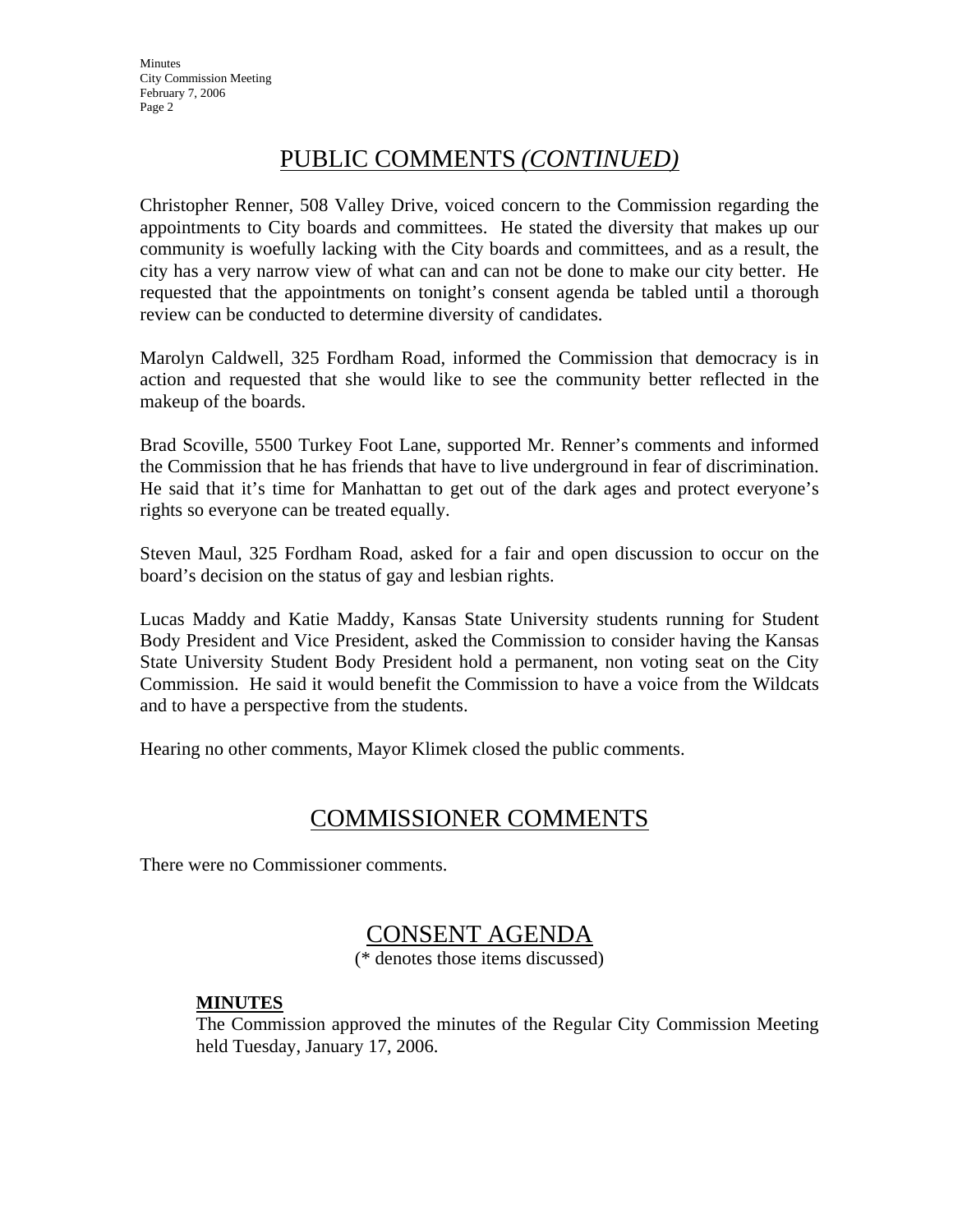## CONSENT AGENDA (*CONTINUED*)

#### **CLAIMS REGISTER NOS. 2547 AND 2548**

The Commission approved Claims Register No. 2547 authorizing and approving the payment of claims from January 11, 2006, to January 31, 2006, in the amount of \$668,089.81 and Claims Register No. 2548 authorizing and approving the payment of claims from January 11, 2006, to January 31, 2006, in the amount of \$2,324,049.78.

#### **RENEWAL LICENSES**

The Commission approved renewal applications for Cereal Malt Beverage (Aggie Lounge, 712 N. 12<sup>th</sup>), Merchant Guard Agency (Securitas Security Services USA, Inc, 2942 SW Wanamaker, Topeka, KS), and Tree Maintenance (Haslett Tree Service, 105 Fremont, Grandview Plaza, KS; and Kanscapes, Inc., 8455 River Valley Drive) licenses for calendar year 2006.

#### **FINAL PLAT – JENNIFER'S ADDITION**

The Commission Accept the easements and rights-of-way, as shown on the Final Plat of Jennifer's Addition, generally located north of Leavenworth Street and west of 9<sup>th</sup> Street, based on conformance with the Manhattan Urban Area Subdivision Regulations.

#### **ORDINANCE NO. 6523 – INSTALL YIELD SIGNS – TUTTLE STREET**

The Commission approved Ordinance No. 6523 authorizing installation of yield signs on Tuttle Street for westbound and eastbound traffic.

#### **PUBLIC HEARING – SPECIAL ASSESSMENTS – GENERAL OBLIGATION BOND SERIES 2006A**

Mayor Klimek opened the public hearing.

Hearing no comments, Mayor Klimek closed the public hearing.

#### **FIRST READING – SPECIAL ASSESSMENTS – GENERAL OBLIGATION BOND SERIES 2006A**

The Commission approved first reading of an ordinance levying special assessments against the benefiting property in the following six (6) projects: *Brookfield Addition, Unit 4 – Sanitary Sewer (SS0406), Street (ST0414) and Water (WA0411); and Lee Mill Heights, Unit 1 – Sanitary Sewer (SS0407), Street (ST0415) and Water (WA0412).*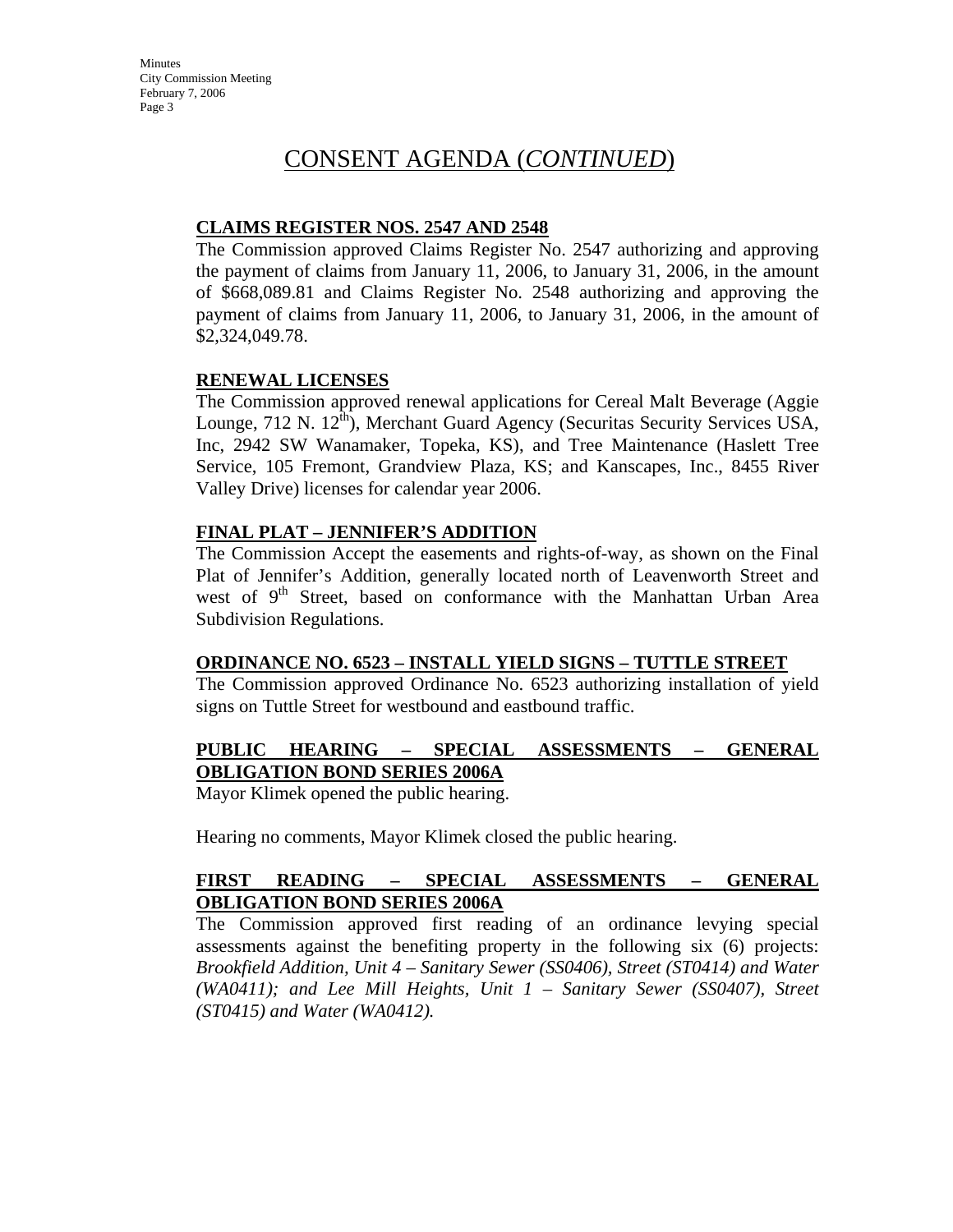## CONSENT AGENDA (*CONTINUED*)

#### **AWARD CONTRACT – HACKBERRY ADDITION, UNIT 2, IMPROVEMENTS (SS0512, WA0512, ST0518)**

The Commission accepted the Engineer's Estimate in the amount of \$248,582.95; and awarded a contract to Larson Construction, of Manhattan, Kansas, in the amount of \$151,132.25.

#### **AWARD CONTRACT – GRAND MERE VANESTA IMPROVEMENTS (SS0513, WA0513, ST0520)**

The Commission accepted the Engineer's Estimate in the amount of \$1,200,000.00; and awarded a contract to Nowak Construction Company, of Goddard, Kansas, in the amount of \$833,716.30.

### **\* AWARD CONTRACT – PLATT ADDITION IMPROVEMENTS (SS0511, WA0511)**

Jeff Hancock, Director of Public Works, answered questions from the Commission.

The Commission accepted the Engineer's Estimate in the amount of \$134,526.50 and awarded a contract to Larson Construction, of Manhattan, Kansas for the Sanitary Sewer (SS0511) and Water (WA0511) improvements in the amount of \$46,137.30.

#### **REJECT BIDS – PLATT ADDITION IMPROVEMENTS (ST0517)**

The Commission rejected the bid in the amount of \$100,124.00 for the Platt Addition Street Improvements (ST0517) from Larson Construction Company, of Manhattan, Kansas.

**\* AWARD CONTRACT – LUD FISER YOUTH SPORTS COMPLEX AND EISENHOWER BASEBALL COMPLEX IRRIGATION PROJECT** 

## **(CP224P, CP225P)**

Terry DeWeese, Director of Parks and Recreation, answered questions from the Commission.

The Commission approved the Architect's Estimate in the amount of \$140,000.00 for the Lud Fiser Youth Sports Complex and Eisenhower Baseball Complex Irrigation Project and authorized the Mayor and City Clerk to execute a contract to Rothwell Landscape, Inc., of Manhattan, Kansas, for the base bid of \$91,000.00 and Alternate #1 for \$5,000.00 and Alternate #2 for \$9,000.00 for a total bid of \$105,000.00.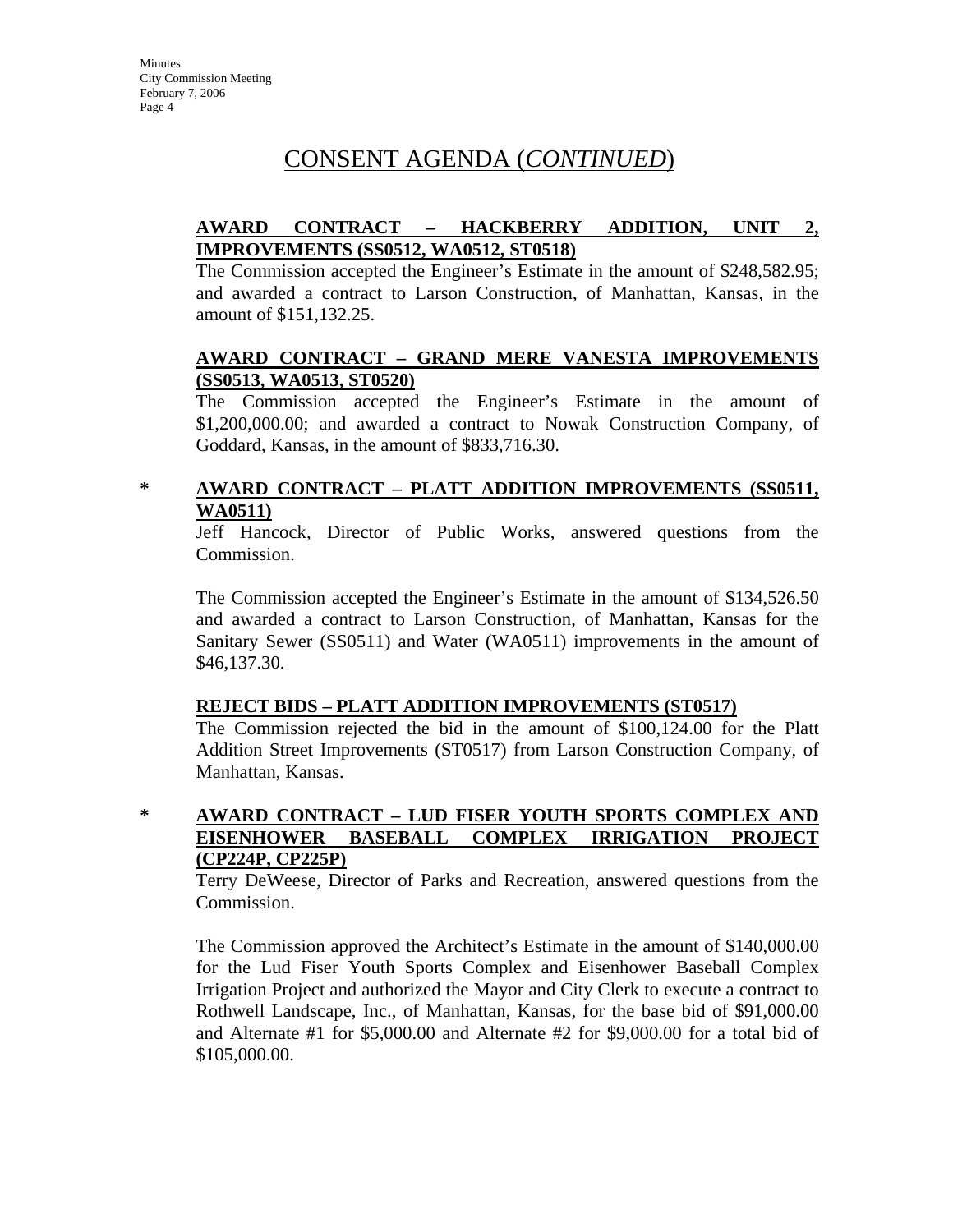# CONSENT AGENDA (*CONTINUED*)

#### **RESOLUTION NO. 020706-A – TEMPORARY NOTES - LUD FISER YOUTH SPORTS COMPLEX AND EISENHOWER BASEBALL COMPLEX IRRIGATION PROJECT (CP224P, CP225P)**

The Commission approved Resolution No. 020706-A issuing temporary notes for the Lud Fiser Youth Sports Complex and Eisenhower Baseball Complex Irrigation Project (CP224P, CP225P).

#### **AWARD CONTRACT – HOUSING REHABILITATION PROJECT**

The Commission accepted the bids for 731 Colorado Street; awarded the bid to the lowest responsible bidder; authorized City Administration to approve any necessary change orders, and authorized the Mayor and City Clerk to enter into agreements with the contractors and property owners for expenditure of Housing Rehabilitation Funds.

#### **AWARD CONTRACT – MOWER – PARKS AND RECREATION DEPARTMENT**

The Commission approved the purchase of a 2006 Hustler Range Wing Mower for the amount of \$25,000.00, and the 72" Hustler Mower for the amount of \$19,361.30 and the two options for \$4,567.50 from Brooks Yamaha Sales, of Manhattan, Kansas.

#### **AWARD CONTRACT – CITY VEHICLES**

The Commission awarded the purchase three half-ton pick up trucks to Ed Bozarth Chevrolet, of Topeka, Kansas, for a cumulative price of \$36,686.00; two Sedans and one Three Quarter-Ton Pickup Truck to Shawnee Mission Ford, of Shawnee Mission, Kansas, for a cumulative price of \$40,859.00.

#### **CHANGE ORDER NO. 1-FINAL – STREET MAINTENANCE, PHASE TWO (ST0502)**

The Commission approved Change Order No. 1-Final for Street Maintenance Phase Two, (ST0508), resulting in a net decrease in the amount of \$53,865.22 (-11.09%) to the contract with Shilling Construction Company, Inc., of Manhattan, Kansas.

### **\* CHANGE ORDER NO. 1-FINAL – UTILITY CUT REPAIR (WA0402)**

Ron Fehr, City Manager, answered questions from the Commission.

The Commission approved Change Order No. 1 Final for Utility Cut Repair, resulting in a net decrease of \$6,237.81 (-3.13%) to the contract with Manhattan Trenching, Inc., of Manhattan, Kansas.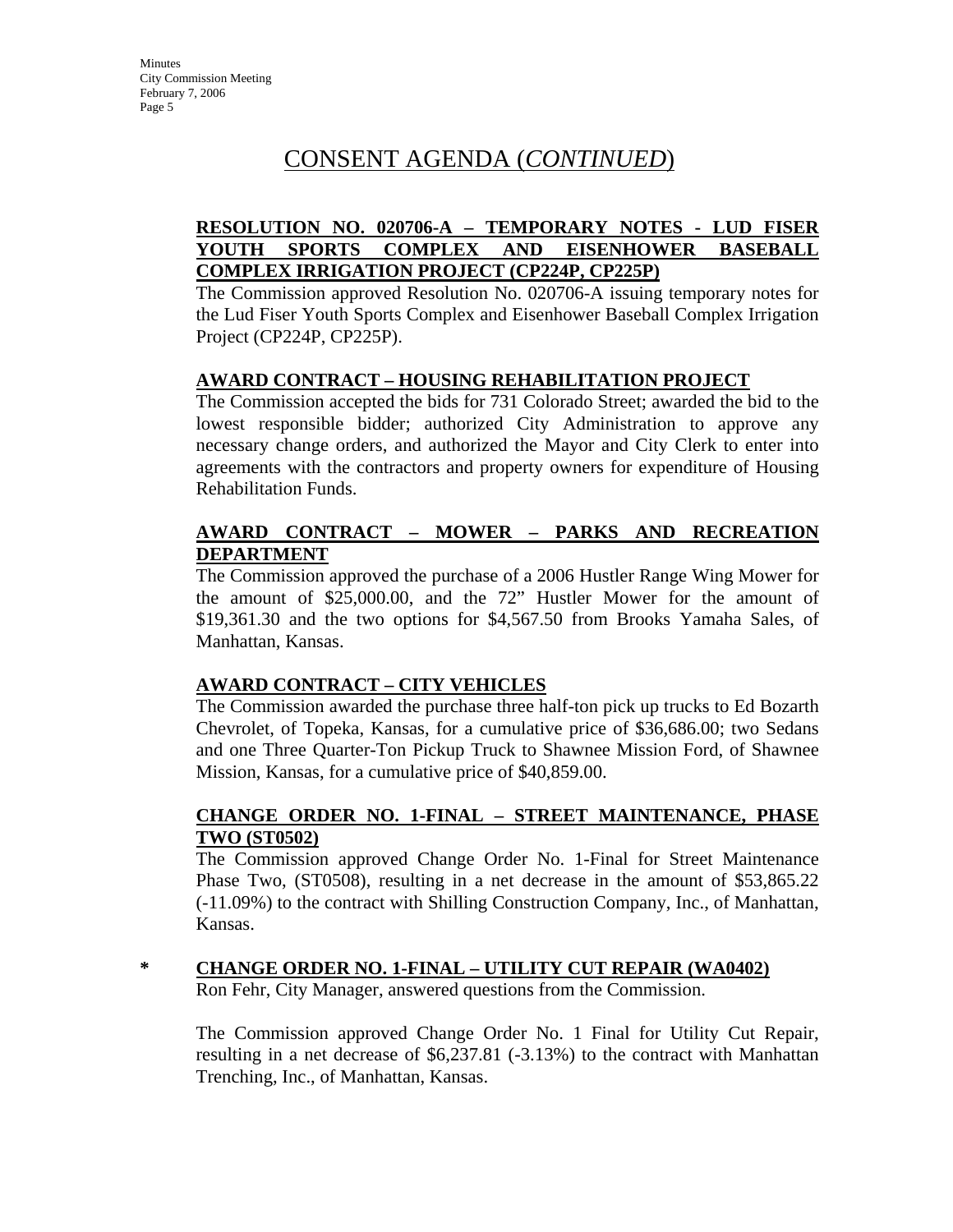## CONSENT AGENDA (*CONTINUED*)

#### **RESOLUTION NO. 020706-B – SUPPLEMENTAL AGREEMENT – KDOT FOURTH STREET CORRIDOR BETWEEN FORT RILEY BOULEVARD AND MCCALL ROAD PHASE 1(ST0410)**

The Commission approved Resolution No. 020706-B authorizing the Mayor and City Clerk to execute the supplemental agreement with KDOT for the completed preliminary engineering for Phase I of the Fourth Street project.

#### **\* CONTRACT – PROFESSIONAL CONSULTING SERVICES – COMPREHENSIVE CLASSIFICATION/COMPENSATION STUDY**

Cathy Harmes, Director of Human Resources, provided additional information on the item and answered questions from the Commission.

The Commission authorized City Administration to finalize and the Mayor and City Clerk to execute a contract in the amount of \$20,250.00 with McGrath Consulting Group, of Wonder Lake, Illinois, for professional consulting services for the purpose of conducting a comprehensive classification/compensation study for the City of Manhattan.

#### **\* BOARD APPOINTMENTS**

Ron Fehr, City Manager, explained the process for citizens interested in serving on City committees and boards.

The Commission approved appointments by Mayor Klimek to various boards and committees of the City.

#### *Aggieville Business Improvement District Advisory Board*

Appointment of Scott Bauer, 1911 Montgomery Street, to a three-year term. Mr. Bauer's term begins immediately and will expire on December 31, 2008.

#### *Human Rights and Services Board*

Appointment of Skyler Harper, 1904 Indiana Lane, to a three-year term. Mr. Harper's term will begin on March 10, 2006, and will expire on March 9, 2009.

Appointment of Robert J Strawn, 1551 Williamsburg Crt., to a three-year term. Mr. Strawn's term will begin on March 10, 2006, and will expire on March 9, 2009.

Re-appointment of Raquel Guzman-Vargas, 3313 Valleywood Dr., to a threeyear term. Ms. Guzman-Vargas's term will begin on March 10, 2006, and will expire on March 9, 2009.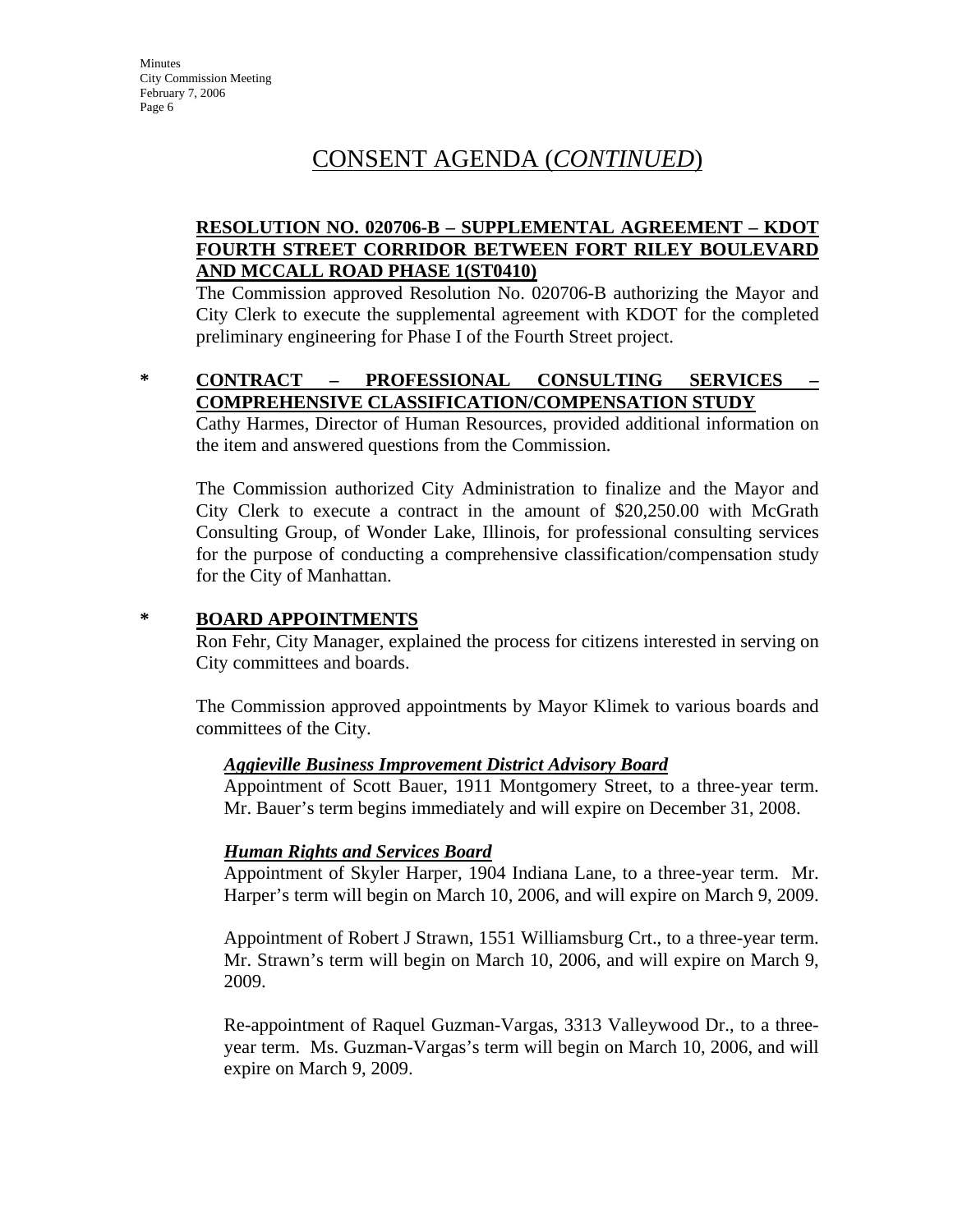## CONSENT AGENDA (*CONTINUED*)

### **\* BOARD APPOINTMENTS**

#### *City/University Projects Fund Committee*

Re-appointment of Roger Adams, (Faculty), 1609 Humboldt St., to a one-year term. Mr. Adam's term begins immediately and will expire on June 30, 2006.

Appointment of Brady Charles, (Student), 812 Laramie St., to a one-year term. Mr. Charles' term begins immediately and will expire on June 30, 2006.

Appointment of Annie Dwyer, (Student), 518 Sunset, to a one-year term. Ms. Dwyer's term begins immediately and will expire on June 30, 2006.

After discussion, Commissioner Snead moved to approve the consent agenda. Commissioner Hatesohl seconded the motion. On a roll call vote, motion carried 5-0.

# GENERAL AGENDA

#### **ECONOMIC DEVELOPMENT APPLICATION - COVAN/EAGLE LEASING**

Diane Stoddard, Deputy City Manager, presented the item. She then answered questions from the Commission.

Mike Tatum, General Manager, COVAN, Manhattan office, provided additional information on the jobs to be created. He then answered questions from the Commission.

Bill Frost, City Attorney, commented on the proposed Agreement.

Diane Stoddard, Deputy City Manager, answered questions from the Commission regarding the incentive package and Agreement.

Ed Hansa, General Manager, Redfield Properties, property owner near the Corporate Technology Park, stated he was concerned with the site selected in proximity to his property. He asked the Commission for further evaluation before a decision is made.

Ron Fehr, City Manager, and Jeff Hancock, Director of Public Works, provided additional information on the item and answered questions from the Commission.

Diane Stoddard, Deputy City Manager, informed the Commission that COVAN's timeframe is extremely sensitive and they want to proceed with this site as soon as possible.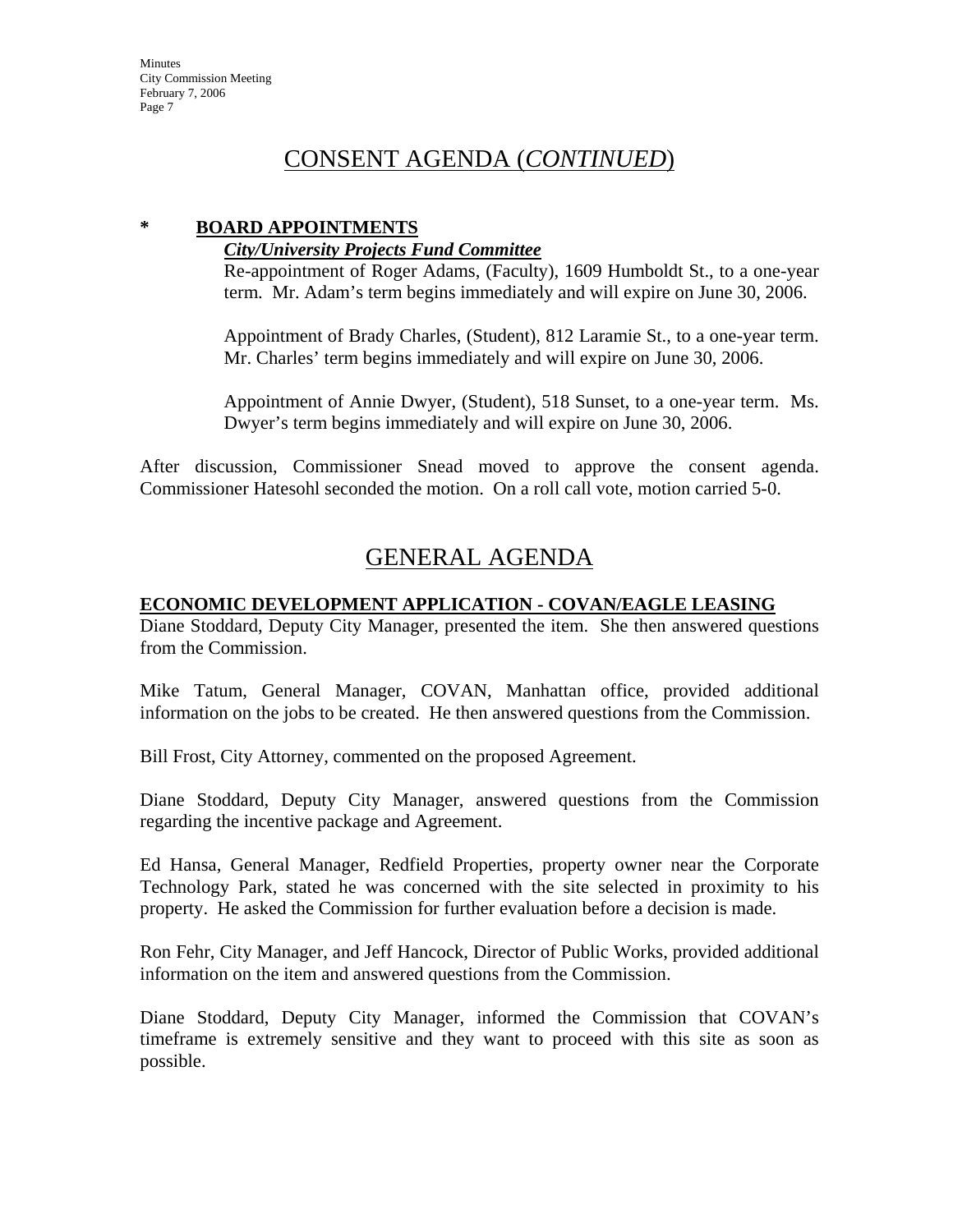# GENERAL AGENDA *(CONTINUED)*

#### **ECONOMIC DEVELOPMENT APPLICATION - COVAN/EAGLE LEASING**  *(CONTINUED)*

Paul Hanson, representing COVAN, informed the Commission that the company would object to any delays. He then provided additional information on the item.

Bill Frost, City Attorney, and Jeff Hancock, Director of Public Works, provided additional information on the item regarding the review and building permit process.

Diane Stoddard, Deputy City Manager, provided additional information on the covenants relating to the Corporate Technology Park.

Paul Hanson, representing COVAN, informed the Commission that their engineers would look at the issues presented tonight.

Ron Fehr, City Manager, and Bill Frost, City Attorney, provided additional information regarding the building permit process and agreement.

Ed Hansa, General Manager, Redfield Properties, property owner near the Corporate Technology Park, asked who takes on potential liability issues.

Bill Frost, City Attorney, answered additional questions.

John Exdell, 316 Denison Avenue, speaking on behalf of the Flint Hills Living Wage Coalition, commended staff for including a cost of living escalator. He voiced concern that the escalator should be raised with the cost of living index and that the employer should be expected to pay 70 percent of the health benefits, and asked the Commission to add this to the motion.

Paul Hanson, representing COVAN, informed the Commission that their insurance plan is standard throughout the country and that their plan covers the individual or family, and that the incentive package proposed is important.

After discussion, Commissioner Snead moved to authorize the Mayor and City Clerk to execute the agreement with Eagle Leasing and Coleman American Moving Services to sell Lot 15 in the Corporate Technology Park and provide an incentive agreement for job creation related to the company's expansion to the Corporate Technology Park, with amendments discussed. Commissioner Hatesohl seconded the motion. On a roll call vote, motion carried 4-1, with Commissioner Morris-Hardeman voting against the motion.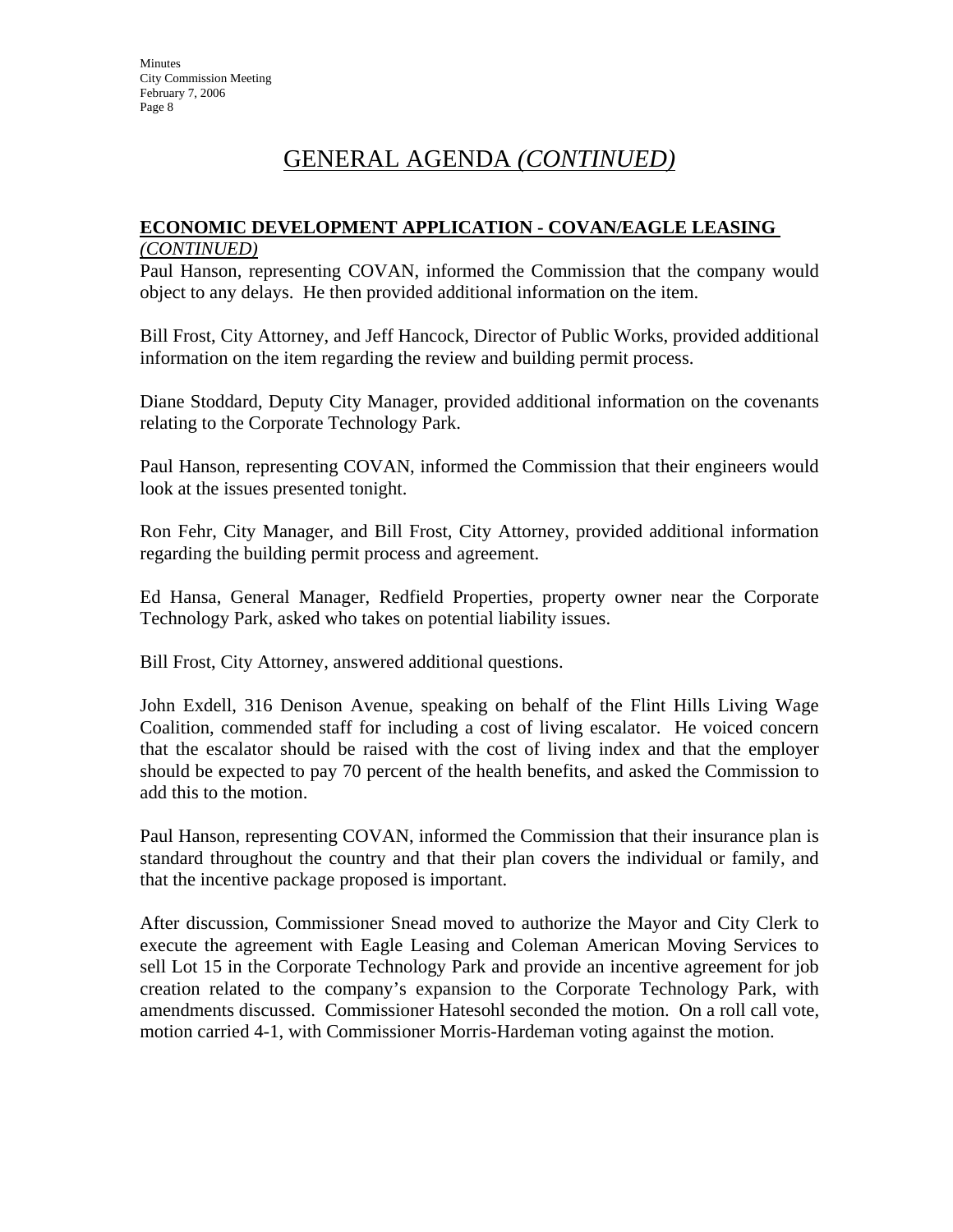# GENERAL AGENDA *(CONTINUED)*

#### **FIRST READING – AMEND - THE FIRST NATIONAL BANK CENTER PUD AND ORDINANCE NO. 3974**

Eric Cattell, Assistant Director for Planning, presented the item.

Chris Darrah, Applicant, provided additional information on the item.

After discussion, Commissioner Hatesohl moved to approve first reading of an ordinance amending the First National Bank Center PUD and Ordinance No. 3974, as proposed, based on the findings in the Staff Report, with the two conditions of approval recommended by the Planning Board. *(See Attachment No. 1)* Commissioner Morris-Hardeman seconded the motion. On a roll call vote, motion carried 5-0.

#### **PERFORMANCE HEARING - 2002 COMMUNITY DEVELOPMENT BLOCK GRANT - VIEWPOINT TECHNOLOGY**

Karen Davis, Director of Community Development, presented the item.

Mayor Klimek opened the performance hearing.

Hearing no comments, Mayor Klimek closed the performance hearing.

Mayor Klimek asked what recourse the City has.

Bill Frost, City Attorney, answered questions from the Commission on the remaining balance on the loan.

#### **FIRST READING – ESTABLISH - CAPITAL IMPROVEMENT RESERVE FUND**

Bernie Hayen, Director of Finance, presented the item. He then answered questions from the Commission.

Ron Fehr, City Manager; Bernie Hayen, Director of Finance; and Bill Frost, City Attorney, provided additional information on the item and answered questions from the Commission.

After discussion, Commissioner Hatesohl moved to approve first reading of an ordinance establishing a Capital Improvement Reserve Fund for the City of Manhattan. Commissioner Snead seconded the motion. On a roll call vote, motion carried 5-0.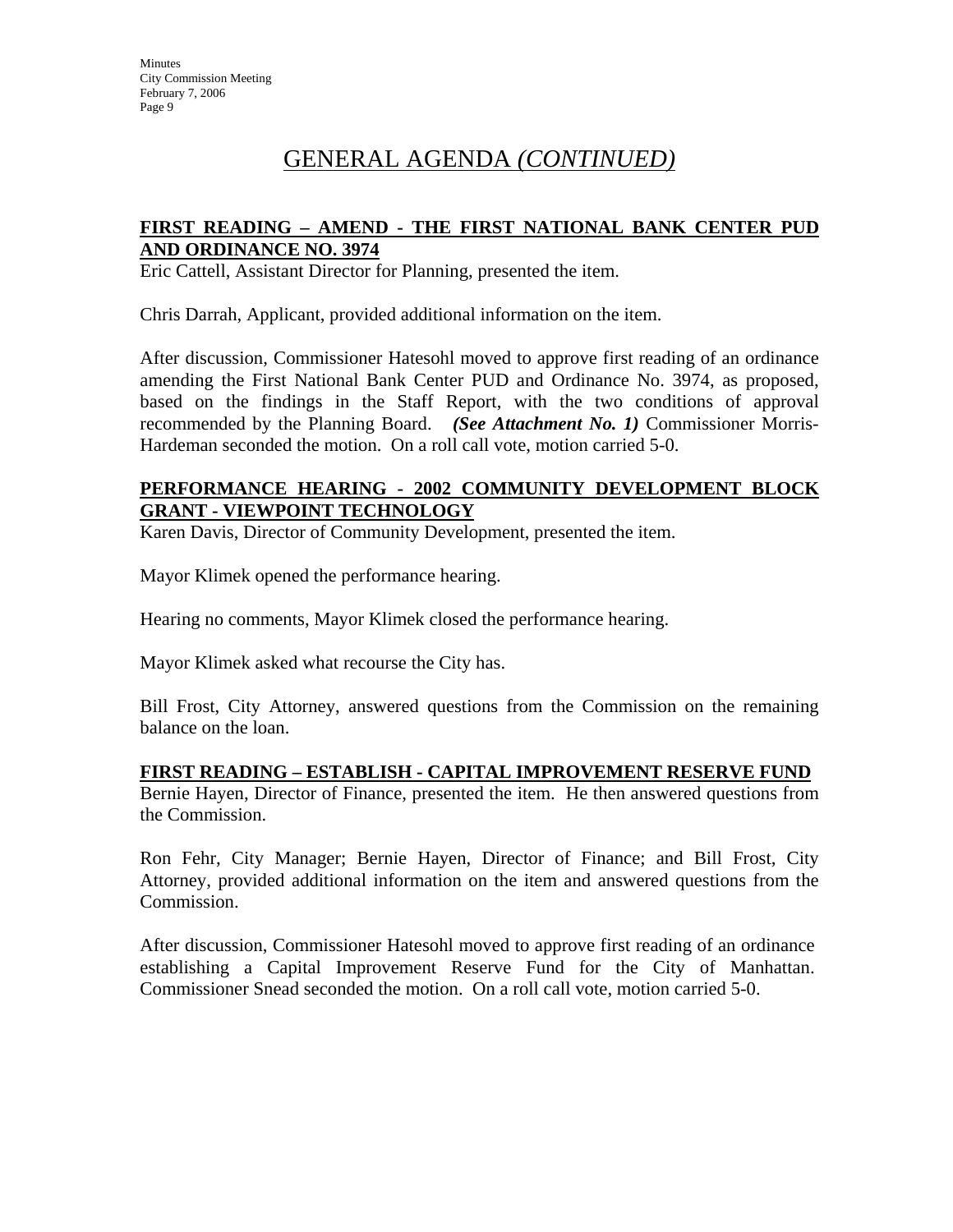## **EXECUTIVE SESSION**

At 9:15 p.m., Commissioner Snead moved to recess into Executive Session until 9:35 p.m. for the purpose of discussing personnel matters of non-elected personnel. Commissioner Hatesohl seconded the motion. On vote, motion carried 5-0.

At 9:35 p.m., the Commission reconvened with Mayor Klimek and Commissioners Snead, Phillips, Hatesohl, and Morris-Hardeman in attendance.

### **ADJOURNMENT**

Commissioner Snead moved to adjourn. Commissioner Phillips seconded the motion. On vote, motion carried 5-0.

At 9:35 p.m. the Commission adjourned.

Yees, CMC, City Clerk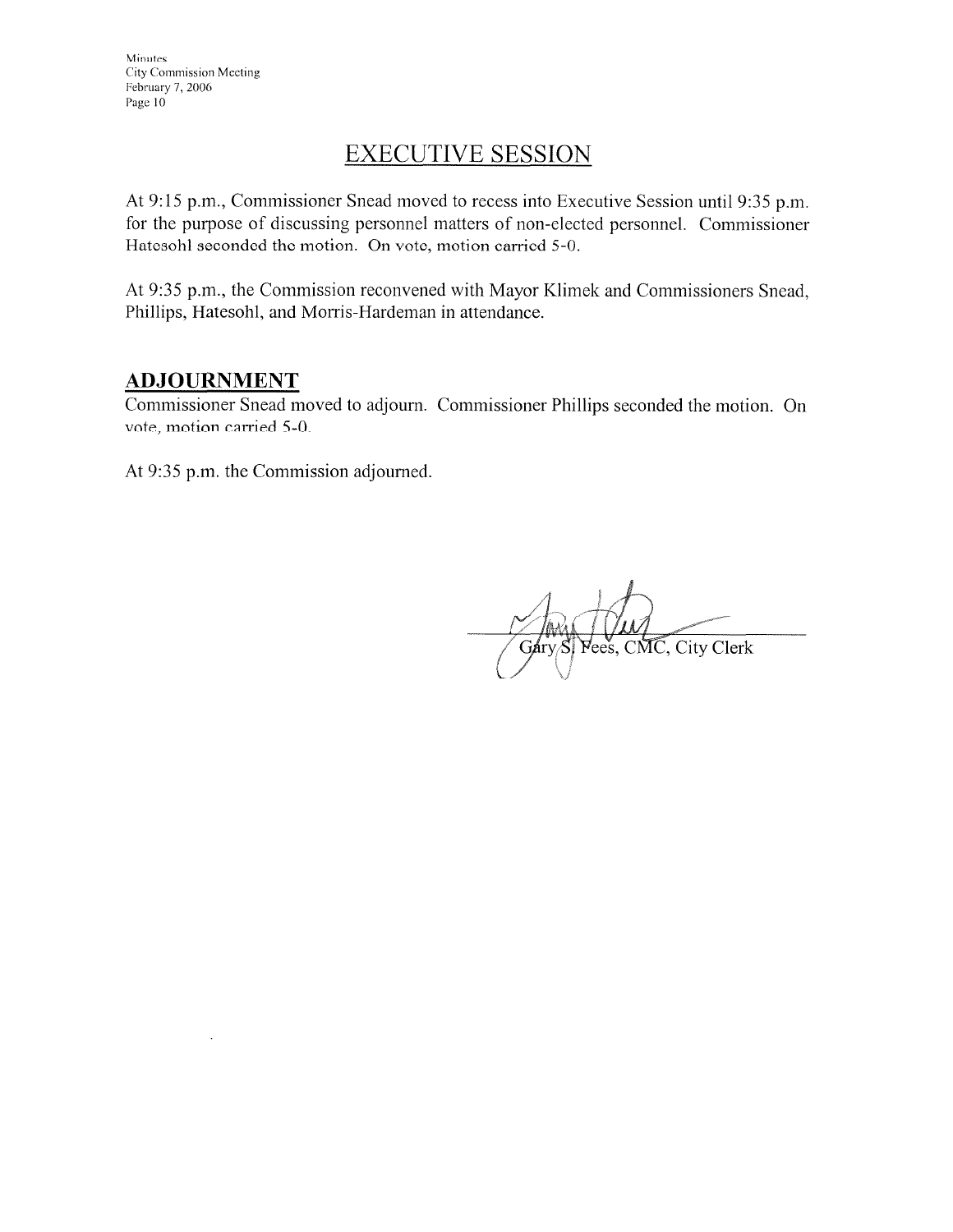*Attachment No. 1* 

#### **STAFF REPORT**

#### **ON AN APPLICATION TO AMEND THE APPROVED PLANNED UNIT DEVELOPMENT (PUD)**

# **BACKGROUND**

**APPLICANT:** Dara's Fast Lane, Inc. **ADDRESS:** 1816 Claflin Road

**OWNER:** Shirley Darrah Trust **ADDRESS:** 1816 Claflin Road

**LOCATION:** Lot 2, First National Bank Center PUD, 1816 Claflin Road

**AREA:** 13,503 square feet

**DATE OF PUBLIC NOTICE PUBLICATION:** December 26, 2005

**DATE OF PUBLIC HEARING: PLANNING BOARD:** January 19, 2006 **CITY COMMISSION:** February 7, 2006

#### **DESCRIPTION OF PROPOSED AMENDMENT:**

In June 1982, the site was rezoned to Commercial PUD under Ordinance No. 3974. The First National Bank Center PUD was approved by the Planning Board in early 1983. The signage plan was amended in July 1983 to allow an additional ground sign, wall sign, and dimension changes to the other signs. Included in the changes was a revision of the ground sign in front of the convenience store, generally along the south property line of Lot 2 of the PUD. The sign was revised to 3-foot by 5-foot with no setback. In October 1985, an amendment was made to the PUD to allow a 24-foot by 42-foot gasoline canopy to be constructed over the gasoline island in front of the convenience store. As approved, the canopy was to consist of (8) 400-watt down cast lights, and a gray with a red stripe color scheme which generally matched the First Bank Center.

Today, the convenience store on Lot 2 of the PUD is known as Dara's Fast Lane, which has ConocoPhillips as their gasoline provider. Dara's Fast Lane has been informed by ConocoPhillips of an "Oasis" re-imaging program for the store which will require new ground signage as well as new gasoline island canopy signs. The proposed sign changes require an amendment to the Final Development Plan of the PUD.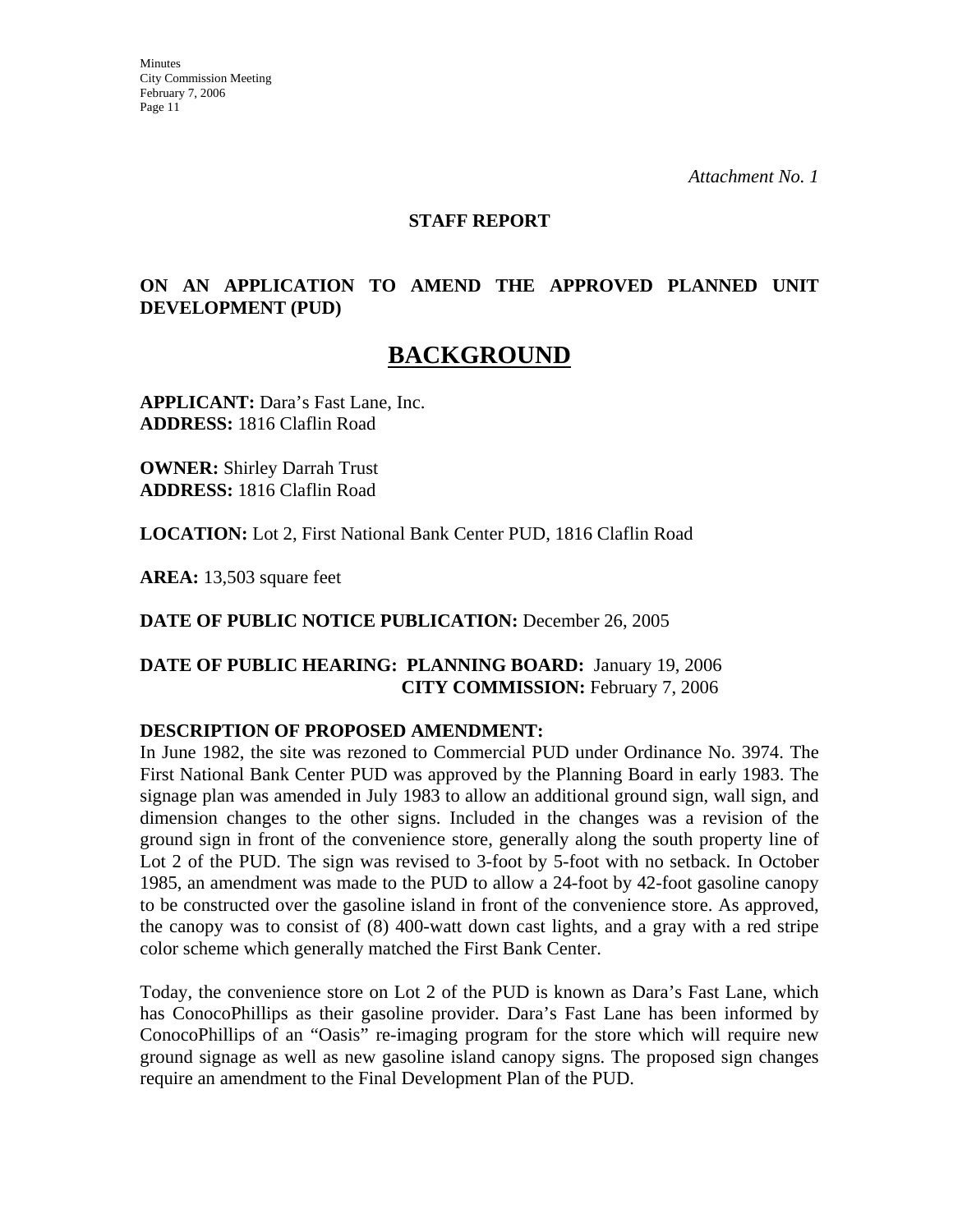#### *Attachment No. 1*

The existing ground sign is technically a 3-foot by 5-foot sign, however it sits atop an approximate 1½-foot by 5-foot black pedestal giving an effect of a 4½-foot high by 5-foot wide ground sign. The proposed ground sign will be located in the same location of the existing sign, but is proposed to be of different color and larger in width and height (8½ feet wide by 4¼-feet high) than the actual existing sign. In addition to the Dara's Fast Lane logo and price of gasoline, the proposed sign will have an additional corporate "shield" logo. The proposed sign will have a red, silver, and white color scheme which is part of the "Oasis" re-imaging program for ConocoPhillips. The ground sign will be back lit with a total of 225-watts.

The gasoline island canopy is proposed to also have the "Oasis" image which consists of three colors – red, silver, and white. On the fascia of the canopy, the red and silver will have a diagonal shape, while the white will be used as the background color to emphasize the corporate "shield" logo of the gasoline product. The brand logo will be located on the east and west sides of the existing 36-inch fascia, and will be approximately 27-inches wide by 33-inches tall. Each of the "shield" logos on the canopy are proposed to be back lit with a total of 210-watts; however the canopy fascia itself will not be illuminated. The downcast lighting under the canopy will remain consistent with what was previously approved. The canopy design will be consistent with other ConocoPhillips convenience stores and gas stations throughout the City.

# **MATTERS TO BE CONSIDERED WHEN AMENDING A PLANNED UNIT DEVELOPMENT**

**WHETHER THE PROPOSED AMENDMENT IS CONSISTENT WITH THE INTENT AND PURPOSE OF THE APPROVED PUD, AND WILL PROMOTE THE EFFICIENT DEVELOPMENT AND PRESERVATION OF THE ENTIRE PUD:** The signage plan of the PUD was last updated approximately twenty-two years ago in July 1983. According to the applicant, the proposed "signage change is merely an upgrade to reflect an improved image for the convenience store…the change in signage will help preserve the entire PUD by upgrading and improving the image of the center."

**WHETHER THE PROPOSED AMENDMENT IS MADE NECESSARY BECAUSE OF CHANGED OR CHANGING CONDITIONS IN OR AROUND THE PUD, AND THE NATURE OF SUCH CONDITIONS:** The proposed change is primarily due to a condition created by the gas supplier of the convenience store which is requiring that the signage be changed through a re-imaging program. Since the last amendment, the surrounding neighborhood has remained relatively the same. The proposed sign change will allow the store to readily define its location and product.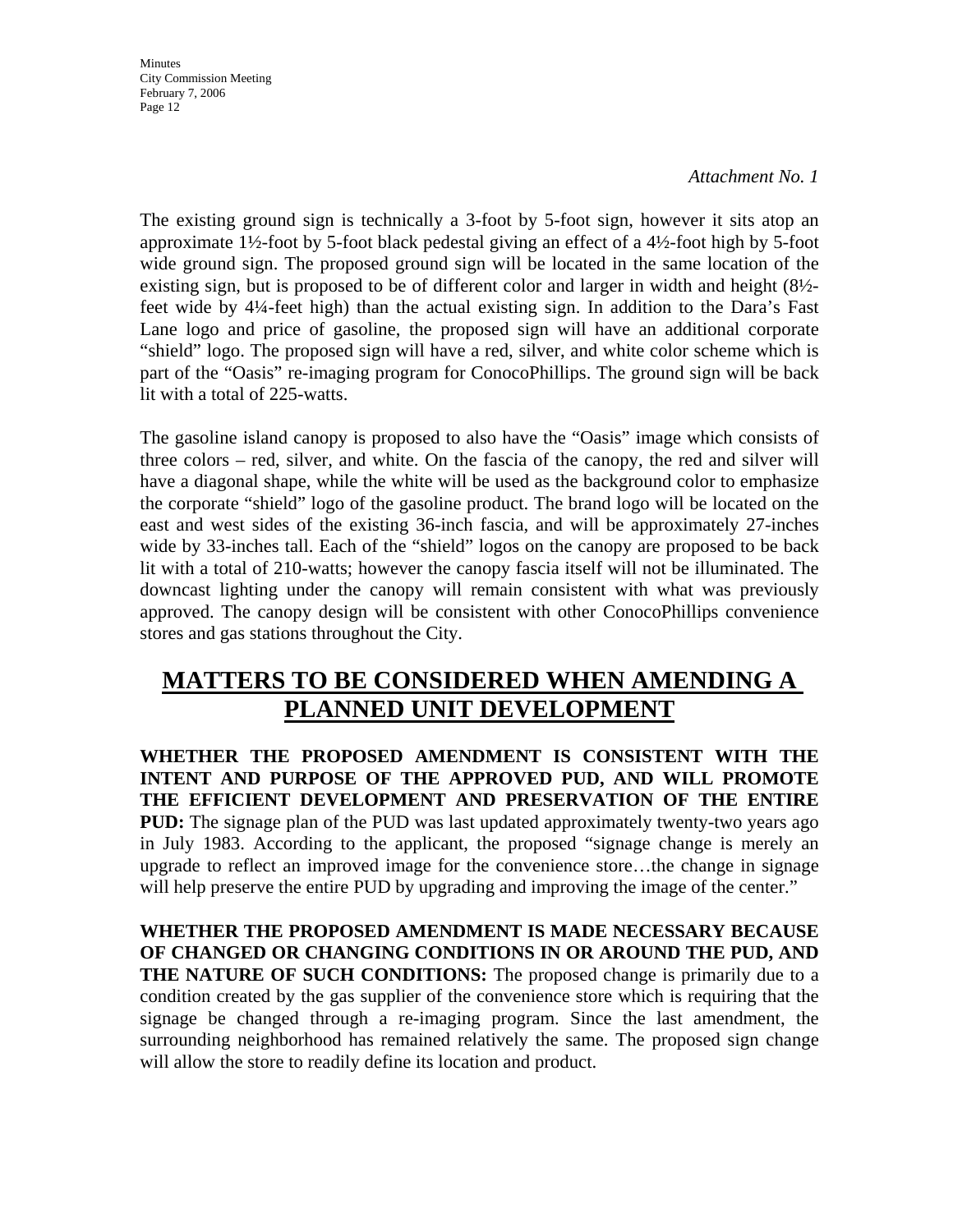*Attachment No. 1* 

**WHETHER THE PROPOSED AMENDMENT WILL RESULT IN A RELATIVE GAIN TO THE PUBLIC HEALTH, SAFETY, CONVENIENCE OR GENERAL WELFARE, AND IS NOT GRANTED SOLELY TO CONFER A SPECIAL BENEFIT UPON ANY PERSON:** The proposed signage will provide passersby with a more visible and recognizable sign which will reflect the convenience store location and the gasoline product. The proposed amendment will not necessarily result in improved health, safety or general welfare, but will aid in the convenience of driver recognition. The requested signage change is a result of a large corporation's decision to change the image of its gasoline product, and is not specifically requested to solely benefit any one person.

### **ADDITIONAL MATTERS TO BE CONSIDERED WHEN AMENDING A PLANNED UNIT DEVELOPMENT**

**1. LANDSCAPING:** A decrease in landscaped space will occur through the proposed change in signage, however the decrease is insignificant. Additional landscaping is not required.

**2. SCREENING:** No changes or modifications are proposed or required at this time.

**3. DRAINAGE:** The proposed signage change is not anticipated to alter the existing drainage.

**4. CIRCULATION:** There are no changes or modifications to the circulation are proposed at this time. The City Engineer has found that the location of the new ground sign will not interfere with the upcoming Denison Avenue Project or vision sight triangle (Refer to City Engineer's attached memo).

**5. OPEN SPACE AND COMMON AREA:** The proposed sign changes will increase the size of the existing ground sign and will add small canopy signs. As proposed, there is a negligible reduction of open space due to the ground sign.

**6. CHARACTER OF THE NEIGHBORHOOD:** The neighborhood consists of a mix of land uses including multi-family, commercial and institutional use.

**EXISTING USE:** Commercial convenience store and gas station.

### **PHYSICAL AND ENVIRONMENTAL CHARACTERISTICS:**

The site is predominately flat with grass and shrub vegetation generally along the perimeter of the PUD. The remaining site consists mostly of concrete and building structures. Three underground storage tanks containing petroleum products are located in the general southwest corner of the site.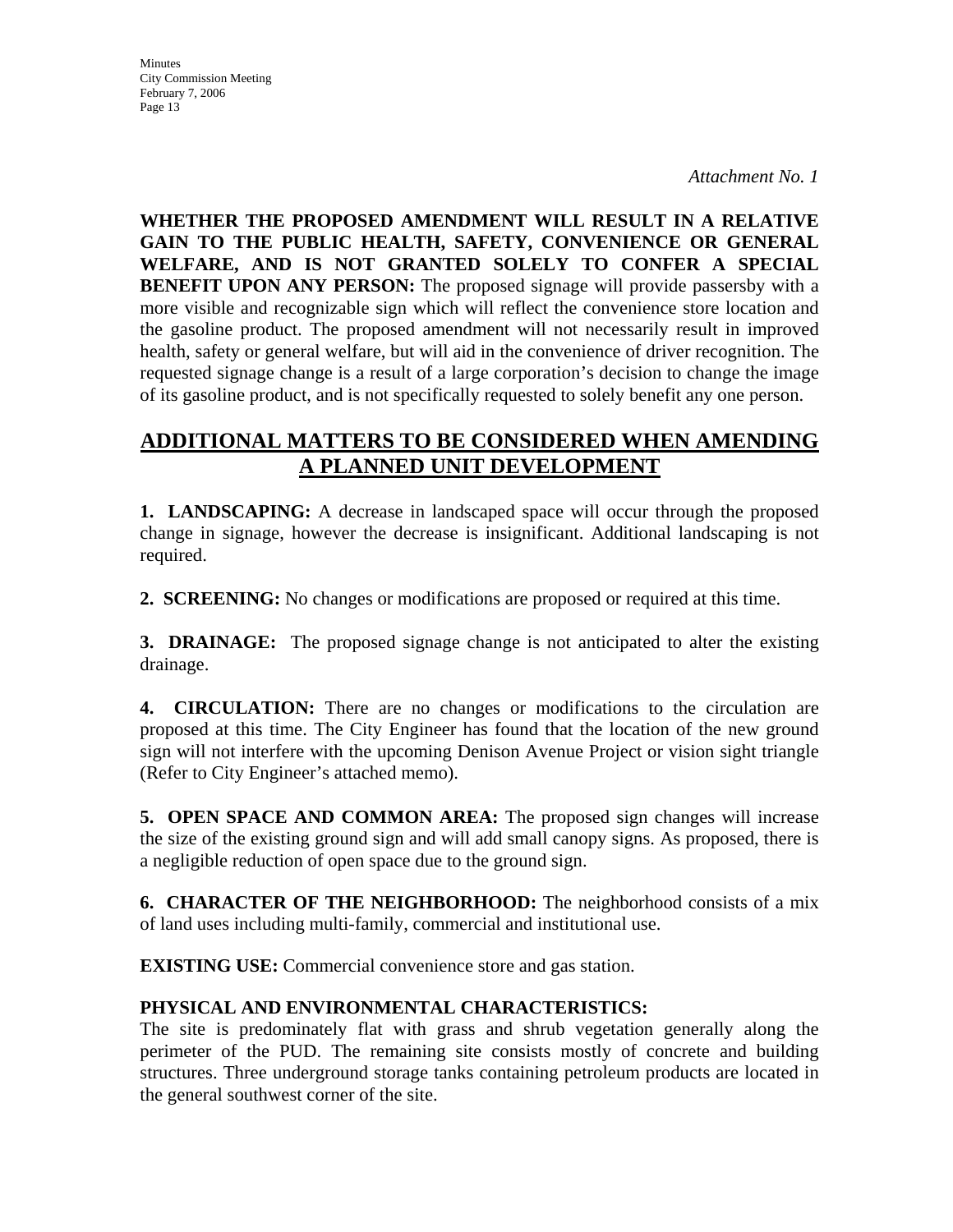#### **SURROUNDING LAND USE AND ZONING:**

- **(1) NORTH:** R-3, Multiple-Family Residential with UO, University Overlay; Sororities and residential.
- **(2) SOUTH:** U, University District; Claflin Road and Kansas State University dormitories.
- **(3) EAST:** U, University District; Denison Avenue and Kansas State University offices and classrooms.
- **(4) WEST:** R-3, Multiple-Family Residential with UO, University Overlay; Religious Center.

#### **GENERAL NEIGHBORHOOD CHARACTER:**

The neighborhood consists of a mix of land uses including multi-family, commercial and institutional use.

#### **SUITABILITY OF SITE FOR USES UNDER CURRENT ZONING:**

The site is zoned PUD to accommodate the commercial convenience store and gas station as well as the other uses within the First National Bank Center PUD. No changes or modifications other than the Dara's Fast Lane signage plan are proposed for the PUD at this time.

#### **COMPATIBILITY OF PROPOSED DISTRICT WITH NEARBY PROPERTIES AND EXTENT TO WHICH IT MAY HAVE DETRIMENTAL AFFECTS:**

A modification to the existing ground and canopy signs are proposed. No other modifications to the PUD are proposed.

#### **CONFORMANCE WITH COMPREHENSIVE PLAN:**

The existing PUD is identified as Neighborhood Commercial in the Comprehensive Plan. The PUD is in conformance with the plan.

#### **ZONING HISTORY AND LENGTH OF TIME VACANT AS ZONED:**

The property was rezoned from C-2, Neighborhood Shopping District and R-3, Multiple-Family Residential District with University Overlay District to Commercial PUD in June 1982 and has remained such to date.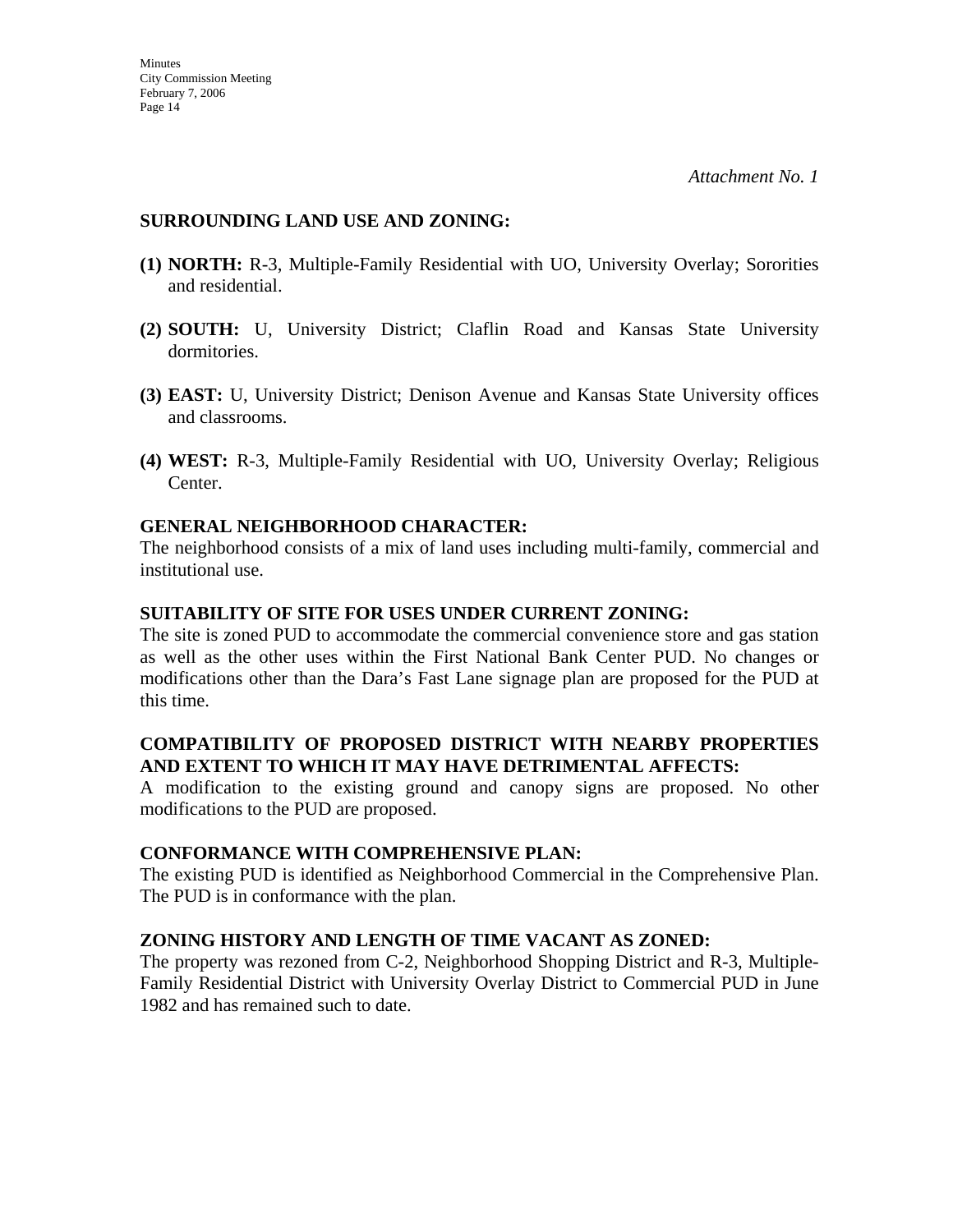*Attachment No. 1* 

#### **CONSISTENCY WITH INTENT AND PURPOSE OF THE ZONING ORDINANCE:**

The intent and purpose of the Zoning Regulations is to protect the public health, safety, and general welfare; regulate the use of land and buildings within zoning districts to assure compatibility; and to protect property values. The PUD Regulations are intended to provide a maximum choice of living environments by allowing a variety of housing and building types; a more efficient land use than is generally achieved through conventional development; a development pattern that is in harmony with land use density, transportation facilities and community facilities; and a development plan which addresses specific needs and unique conditions of the site which may require changes in bulk regulations or layout. The proposed PUD is consistent with the intent and purposes of the Zoning Regulations, and the intent of the PUD Regulations.

**RELATIVE GAIN TO THE PUBLIC HEALTH, SAFETY AND WELFARE THAT DENIAL OF THE REQUEST WOULD ACCOMPLISH, COMPARED WITH THE HARDSHIP IMPOSED UPON THE APPLICANT:** There appears to be no gain to the public that denial would accomplish. If the rezoning is denied, the applicant can not modify the existing signage as desired.

### **ADEQUACY OF PUBLIC FACILITIES AND SERVICES:**

Adequate street, sanitary sewer, and water services exist.

#### **OTHER APPLICABLE FACTORS:** None.

#### **STAFF COMMENTS:**

City Administration recommends approval of the proposed Amendment(s) of the First National Bank PUD and Ordinance No. 3974 with the following conditions:

- 1. Signage changes shall be limited to a ground and canopy signage, as shown in the application documents.
- 2. Sign permits shall be obtained prior to installation of signage.

### **ALTERNATIVES:**

- 1. Recommend approval of the proposed Amendment(s) of the First National Bank Planned Unit Development, and Ordinance No. 3974, stating the basis for such recommendation.
- 2. Recommend denial of the proposed Amendment(s), and Ordinance No. 3974, stating the specific reasons for denial.
- 3. Table the proposed Amendment(s) to a specific date, for specifically stated reasons.